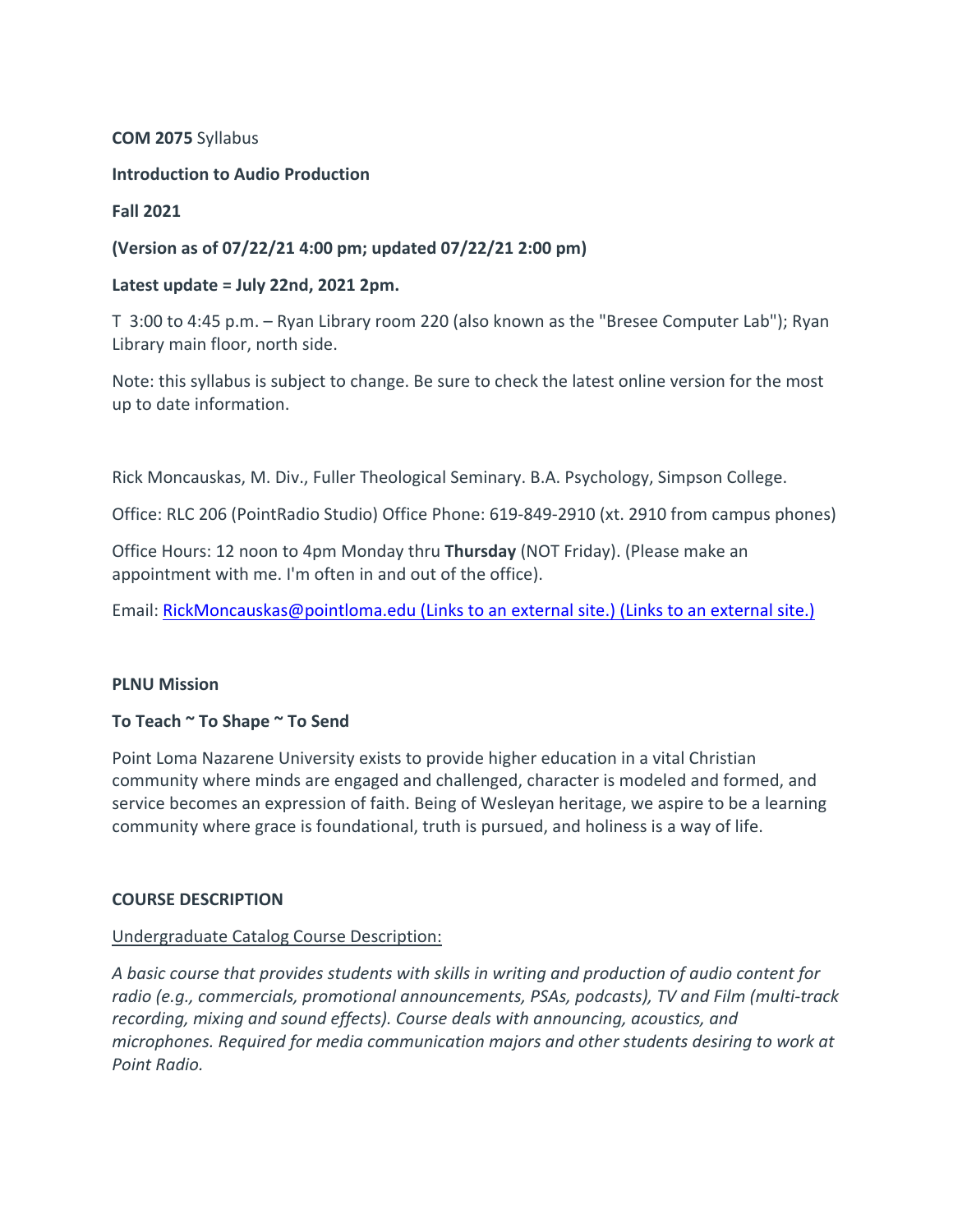This course will be taught with an eye (or ear) to understand the effects sound has on our experience of media (and life). And, conversely, how sound can be used to create/suggest effects within individuals encountering the media programming students will create/produce within the Media Communication major and when they work in media in the post-university world of work. An emphasis on an understanding of the pre-cognitive/non-rational/subtextual nature of sound will be a frequent topic of discussion. The course content should be useable by all students in relation to media consumption and construction, even if a career in this field is not contemplated.

# Learning Outcomes:

By the end of this semester, you should be able to:

- Demonstrate technical skills of digital audio recording and editing.
- Correctly and creatively write and produce a radio commercial; a program promotional announcement and a five minute podcast.
- Evidence collaborative abilities by working in an audio production team and/or having a radio show partner.
- Demonstrate a beginning/developing appreciation for the psychological power of sound/audio to influence emotional involvement in radio/audio/media/film programming and to be able to identify many of the techniques used to create those emotional/psychological effects.
- Demonstrate a beginning understanding of the role of the "aesthetics of narrative" as a tool for encouraging audience involvement in radio/audio programming.

# Required Text:

Alten, S. R. (2012) First Edition. *Working with Audio*. Course Technology, Cengage Learning, Boston, Ma.

# Required Software:

Adobe "Audition". Link

= [https://www.adobe.com/creativecloud/buy/students.html?sdid=1NZGDDHQ&mv=search&ef](https://www.adobe.com/creativecloud/buy/students.html?sdid=1NZGDDHQ&mv=search&ef_id=Cj0KCQiAyJOBBhDCARIsAJG2h5dIEBg6He-Rua4PESJXVkNPynGj-SAr2IhftoTzgh4sw2tT6YCtojQaAqRlEALw_wcB:G:s&s_kwcid=AL!3085!3!474768586523!b!!g!!%2Bcreative%20%2Bsuite%20%2Bstudent) [\\_id=Cj0KCQiAyJOBBhDCARIsAJG2h5dIEBg6He-Rua4PESJXVkNPynGj-](https://www.adobe.com/creativecloud/buy/students.html?sdid=1NZGDDHQ&mv=search&ef_id=Cj0KCQiAyJOBBhDCARIsAJG2h5dIEBg6He-Rua4PESJXVkNPynGj-SAr2IhftoTzgh4sw2tT6YCtojQaAqRlEALw_wcB:G:s&s_kwcid=AL!3085!3!474768586523!b!!g!!%2Bcreative%20%2Bsuite%20%2Bstudent)

[SAr2IhftoTzgh4sw2tT6YCtojQaAqRlEALw\\_wcB:G:s&s\\_kwcid=AL!3085!3!474768586523!b!!g!!%](https://www.adobe.com/creativecloud/buy/students.html?sdid=1NZGDDHQ&mv=search&ef_id=Cj0KCQiAyJOBBhDCARIsAJG2h5dIEBg6He-Rua4PESJXVkNPynGj-SAr2IhftoTzgh4sw2tT6YCtojQaAqRlEALw_wcB:G:s&s_kwcid=AL!3085!3!474768586523!b!!g!!%2Bcreative%20%2Bsuite%20%2Bstudent) [2Bcreative%20%2Bsuite%20%2Bstudent](https://www.adobe.com/creativecloud/buy/students.html?sdid=1NZGDDHQ&mv=search&ef_id=Cj0KCQiAyJOBBhDCARIsAJG2h5dIEBg6He-Rua4PESJXVkNPynGj-SAr2IhftoTzgh4sw2tT6YCtojQaAqRlEALw_wcB:G:s&s_kwcid=AL!3085!3!474768586523!b!!g!!%2Bcreative%20%2Bsuite%20%2Bstudent) (Links to an external site.) (about \$20/month

subscription)

Rogue Amoeba's "Fission". Link = <https://rogueamoeba.com/fission/> (Links to an external [site.\)](https://rogueamoeba.com/fission/) About \$30 total.

# Course Requirements:

• All assignments must be uploaded to Canvas before the beginning of class on the dates indicated in Canvas. Audio projects must be correctly exported in MP3 format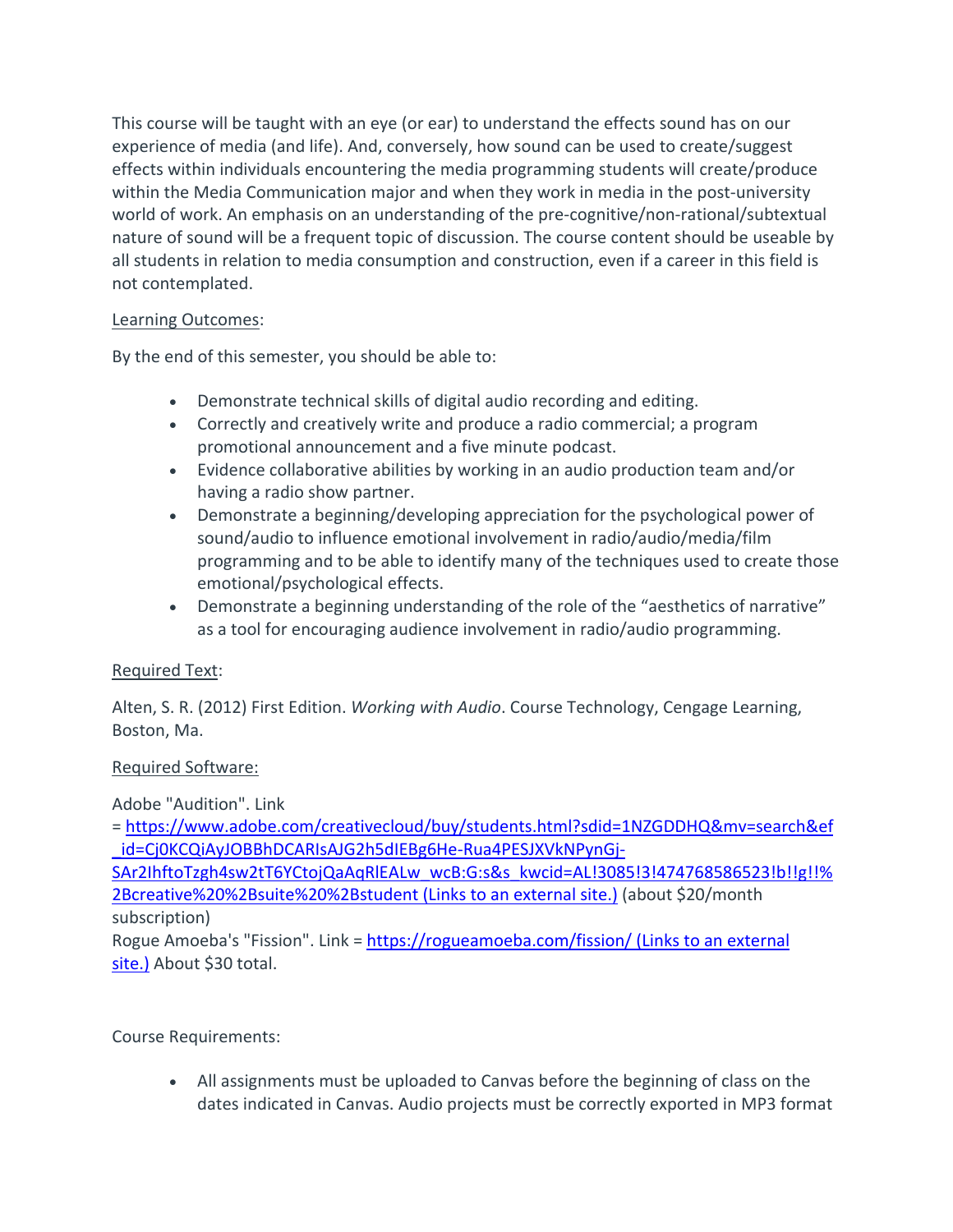from Audition for uploading to Canvas. Assignments must be proofed in "Fission" before uploading to Canvas. Assignments that are late or submitted in any other manner or format than MP3 will not be accepted and **will receive zero points.**(Note: this is the OFFICIAL policy of this professor and this course.)

- In an online production environment, students will need to record and edit audio remotely on either their cell phone or laptop computers. The software for audio editing is Adobe Audition (it is part of the Adobe "Creative Suite.") There are a number of audio recording applications (apps) on both Android and iOS smartphones.
- All students must use Adobe Audition to complete assignments in this class. Demonstrating competency in this program is part of your grade. Using other equipment or software is unacceptable and puts the quality of your productions and, thus, your grade at risk. (You must use Fission to proof your projects before you turn them in. This is required.)
- Students are expected to complete assigned readings by the dates they are due and to be prepared to discuss and/or present on those topics in our regular face-to-face class meeting time. Reading quizzes will be given throughout the semester. Many assignments will be due the following Sunday night, before midnight, the week after the assignments are given in Canvas. Exceptions to this general rule will be brought to your attention.
- Production projects may be played during class for discussion. Comments directed toward the producer should be constructive and given in a courteous manner.
- Projects are to be completed by the individual student unless indicated otherwise. Grades for projects that require teamwork will be given to the entire team and team members may be asked to grade the contribution of other members of their production team.
- All written documents are to be created and edited in Microsoft Word (do not submit documents in Apple "pages" or any other word processing format. Do not submit written documents as .pdf files, either. (This is the Adobe "Acrobat" format.) All written documents must be submitted with the MS (= Microsoft) .docx extension. If you do not submit "Word.docx" files for your written assignments you will lose points on the assignment.
- You may use Google Slides (or PowerPoint) for any "teaching presentations."
- Formatting your "file names" (when you turn in a word.docx or .mp3 file, for example). File names for your projects must include: 1) your last name as part of the file name; 2) a short version of the assignment name and 3) a version number for your file (ie. Usually something like this "moncauskasAuditionCompetencyV01.mp3).
- You MUST use the forms that I provide when I provide them. They will be located in the week's assignment list. Do not write up an assignment without the use of the form provided. You will lose points if you do and you will be told to submit the proper document as well.
- Students must take both exams at the days and times listed in the syllabus.
- It is the expectation of the school that students will do (roughly) two to three hours of homework for every "credit hour" of class. As this is a two-unit course, **you are**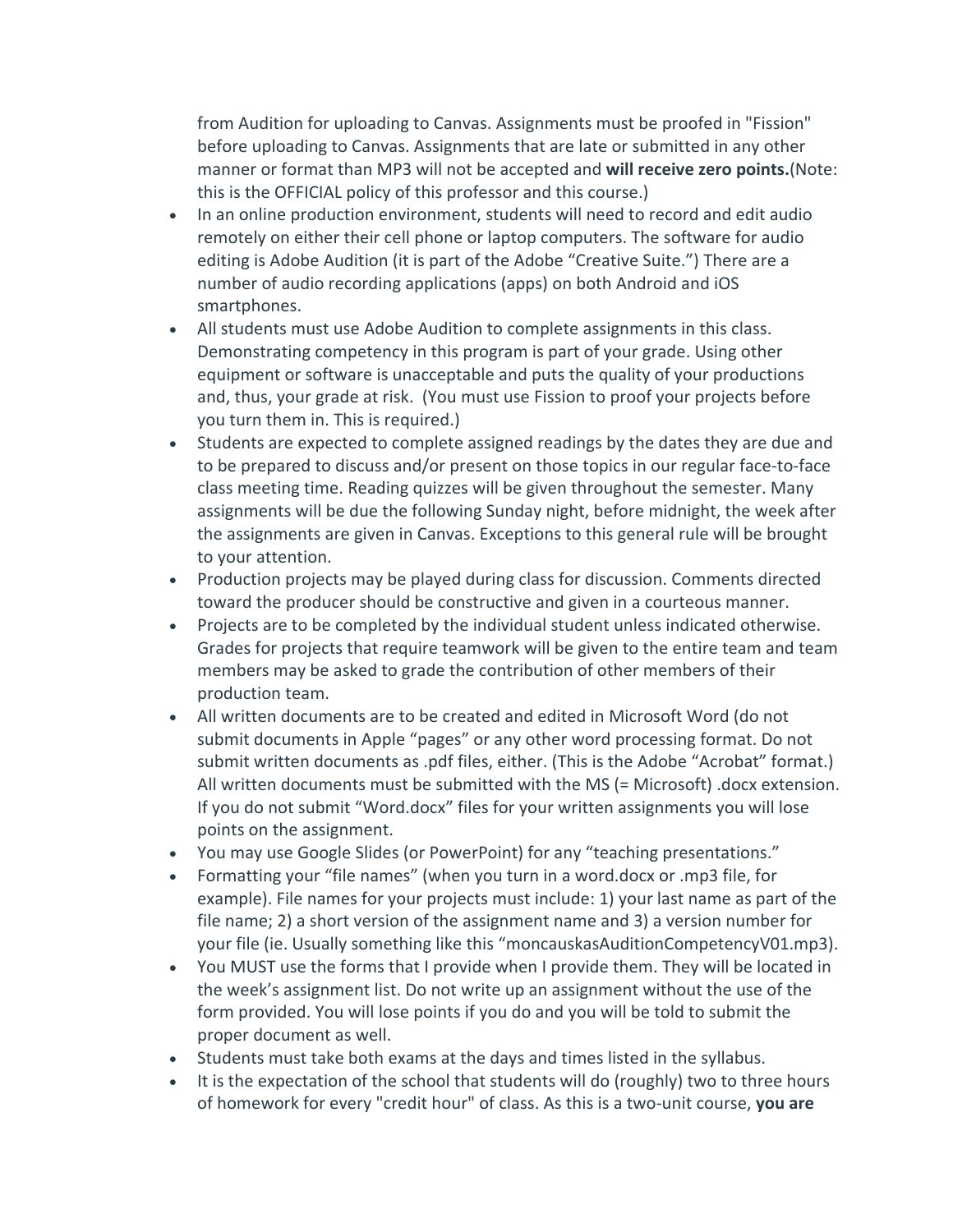**expected to put in between four and six hours of homework for this class per week.** Having said that, the amount of homework will vary by week. Some weeks there might not be much. The next week might be more than average. There should be an "average" of four to six hours of homework, for this class, per week.

- All audio editing will be done on computers using Adobe Audition & Rogue Amoeba Fission. If you need assistance editing a project, come to the Studio between 5 pm and 10 pm Monday thru Thursday. There will be radio station staff who can assist you with your editing project.
- *If and when we return to campus: Three editing workstations, mics and headsets are available for your use in the PointRadio Studio. Because audio workstations may be shared with other classes, plan ahead and schedule production and editing time early. Editing stations are only available at posted days and times that coincide with the days and times the TV studio is open (normally: Monday thru Thursday 12 pm to 11pm. Closed Friday, Saturday, Sunday and school holidays.). Other possible times are limited to when the library is open. There is no access to the PointStudios when the library is closed. The inability to secure equipment or editing time due to lack of planning is not an excuse for not completing an assignment. Portable digital audio recorders are also available for check-out from the TV studio across the hall.*

## **PointRadio Participation:**

- *All students in this course will participate in a weekly commitment to the operation of Point Radio. That is, you will have a radio show (usually with a partner). You are expected to start on time, end on time and follow the format specifications for PointRadio (formerly known as KPLR). All "broadcasts" are to be recorded, trimmed, "normalized" and uploaded with clear identification for credit. You are expected to create/participate in 10 weekly "broadcasts" for minimum credit (maintenance of your course grade). If you complete fewer than 10, your final grade will be reduced depending on the number of programs produced & uploaded. More programs produced and uploaded may give you additional point value to your final grade.*
- *Students have the sole responsibility for their commitments to the campus radio station and will face significant penalties when those obligations are not met. On-air shifts must be covered even if the person cannot be there due to illness or extenuating circumstances. You must provide me with documentation for missing an air shift due to illness or emergency.*
- *The student MAY switch duties with another person in the class. However, this must be arranged a minimum of 48 hours in advance and the PointRadio manager (not the Professor) must be notified of the change prior to the person's air shift or other responsibility.*
- *News personnel carry the same responsibilities as on-air personalities. Contact the Station Manager before noon if you cannot participate in your air shift due to illness or emergency situation.*
- *Failure to cover air shifts without a documented excuse will result in a penalty of 10% off the student's final course grade for each occurrence.*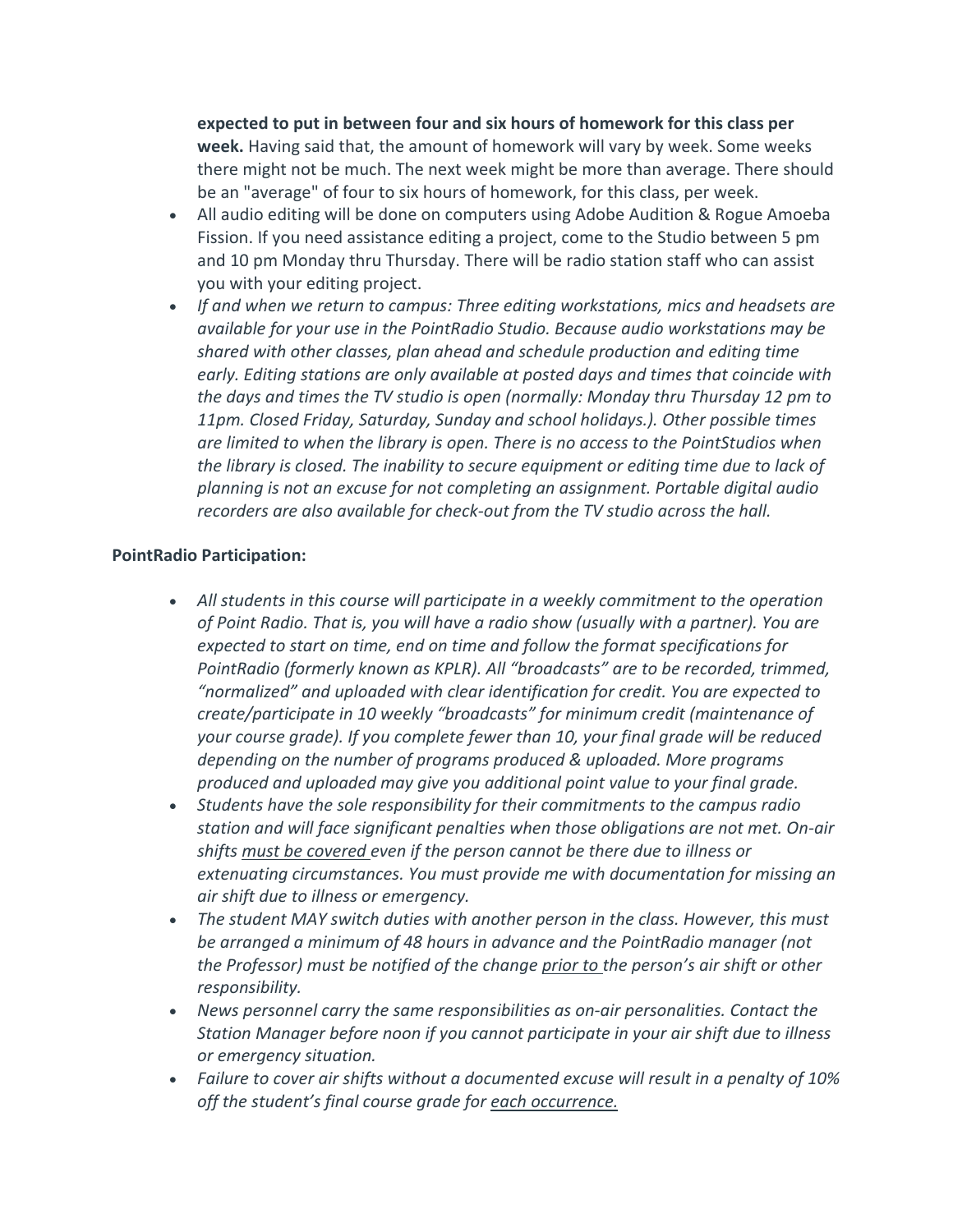• *In addition to on-air work, students in this class will be asked to assist with PointRadio events. Failure to follow through on these commitments will result in a deduction of PointRadio participation points.*

# Attendance:

- Attendance will be taken in all class sessions. As noted in the university catalog, students who miss 10% of class sessions (that means 1.5 sessions) will be reported to the Vice Provost of Academic Administration. Missing 20% of class sessions (that means 3 sessions for Com2075) will result in the student being de-enrolled from this course. This rule will be strictly enforced.
- Lessons are cumulative. That is, what you do **next week** will build upon what you learned to do **this week**. Missing class sessions will cause the student to do more work than simply attending the class sessions. (Remember missing ONE session of 2075 is like missing a whole week of another class. We only meet once a week.)
- The communication industry is time sensitive. Professionals in this business succeed or fail depending on their ability to meet deadlines and follow through on commitments. Now is an excellent time to develop good habits. With this in mind, students are expected to be on time to class. Entering the session after class has started is disruptive to other students and to the continuity of the session. Attendance is taken promptly at the time class is scheduled to begin. If you are not present when I take attendance, you will be counted as late or absent. Students who are chronically late may be asked to withdraw from the class. In this business being "on-time" means you are "late."
- Attendance in class means that you are fully attending to the course (ie. don't multitask). Students, who choose to read/watch other things on the internet, use their cell phone, text, engage in irrelevant and disruptive conversations, study for their next class, etc… will be asked to put their "extra-curricular" activities away or they may be singled out by the professor for disruptive/distracting behavior. There are no exceptions to this policy. Laptops and cell phone use are part of being in the online environment, but "multitasking" is myth. It is really "task-switching", and every time you switch between "tasks" you lose your place in the discussion or you will miss necessary context for completing your tasks. You will slow down the class and misunderstand your assignments. If violations of this policy are repeated, the professor will take appropriate action to keep the class sessions on track.
- In the event that you miss class, you will be expected to get notes, handouts, and assignments from someone in class. (Your radio partner, if you have one, would be an excellent candidate.) You may also access the recorded Zoom if one exists. **Do NOT ask the Professor for notes.** You are responsible for missed material and should try to make a friend or two in this class that you can count on.
- It is the student's responsibility to maintain his or her class schedule. Should the need arise to drop this course (personal emergencies, poor performance, etc.), the student has the responsibility to follow through (provided the drop date meets the stated calendar deadline established by the university), not the instructor. Simply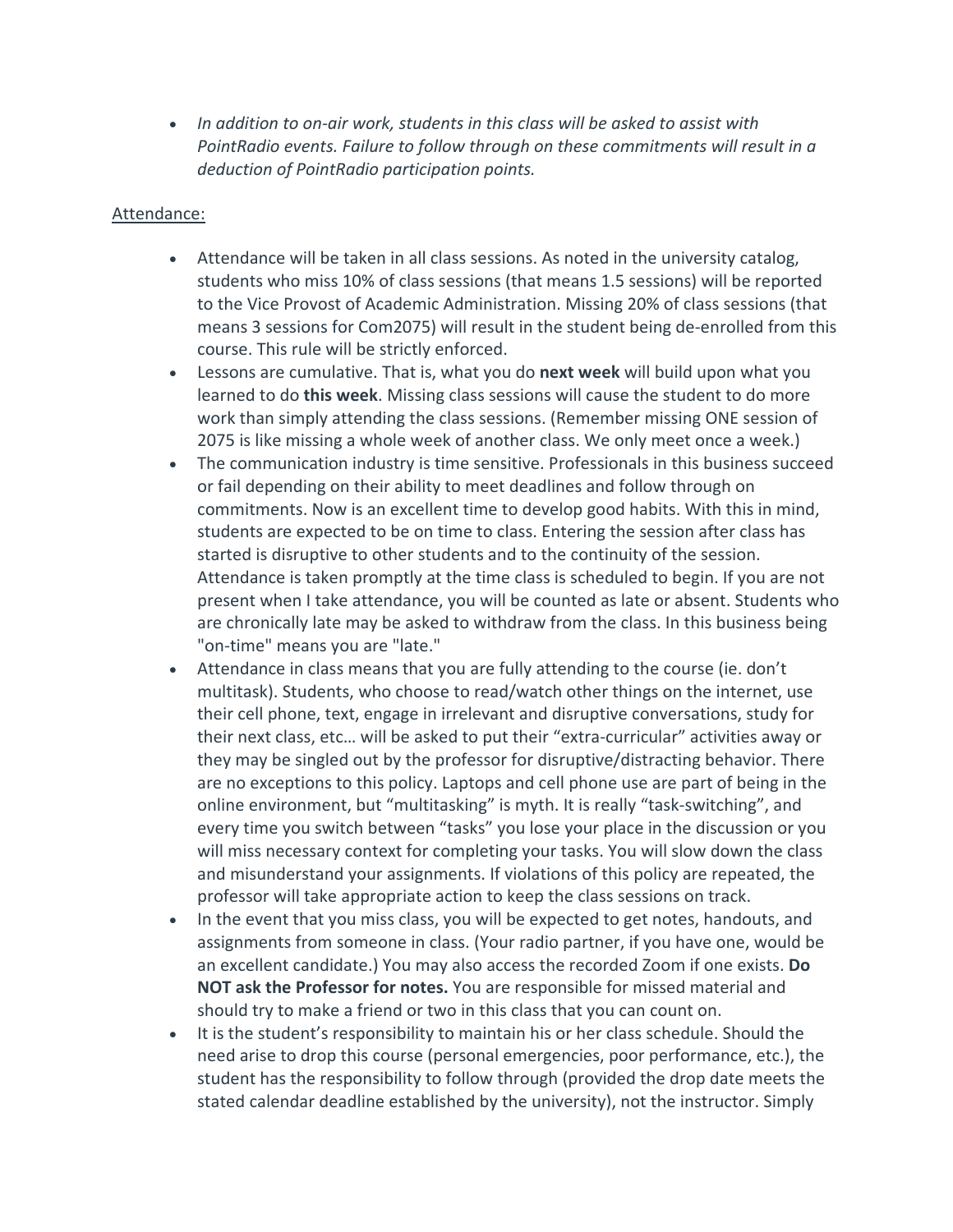ceasing to attend this course or failing to follow through to arrange for a change of registration (drop/add) may result in a grade of F on the official transcript.

# Technology Policy

Students should only be using their laptop computers for class activities. If you are found to be doing activities unrelated to class on your laptop appropriate action will be called for (see above). Unless you are asked to use your cell phone for a class assignment, put cell phones face down, out of reach, with the sound "off" for the entire class session. Making personal audio or video recordings of class sessions are not allowed (except as directed by the instructor). Students may not mass distribute course content in any form without permission of the instructor.

PLNU Zoom Etiquette for Students (if necessary):

- For each class session, you should do your best to **have open both Zoom and Canvas**. Most classes will use both online platforms during your class sessions.
- Have a **plan for taking notes** (ideas: paper and pencil, digital notepad, Word/Pages doc). We may post recordings of our Zoom class sessions on Canvas, but you should also try to capture your thoughts and questions in the moment.
- Try to log online to our class meeting from a **quiet, distraction-free environment**. We have little time together; let's try to maximize it!
- **Avoid multitasking.** You'll retain the discussion better if you refrain from replying to emails or text messages during the class meeting.
- Keep your **audio on mute** until you want to speak. We must work together to limit background noise wherever possible.

○ When you are speaking, let others know that you are finished by saying something like, "That's all," or "I'm done," or "Thank you," so that everyone knows you have finished your comments.

• If possible, enable your **video** so that we can see you and connect with you. There are times when you may need to disable video (for instance, in order to minimize the activity on your internet connection or if there is a lot of activity going on in your video). If you are able to turn on your video, please limit the distractions and treat this Zoom meeting in the same way you would if you were sitting in class. Eating, talking to others off screen, playing with pets, etc. can be very distracting.

○ Be aware of your surroundings. Your professor and classmates can also see BEHIND you. Make sure that there is nothing in the background (traffic, other people, a pile of laundry) that may distract from the class. While it is not necessarily the best choice to attend class from your messy bedroom, it may be the only place you can find peace and quiet away from roommates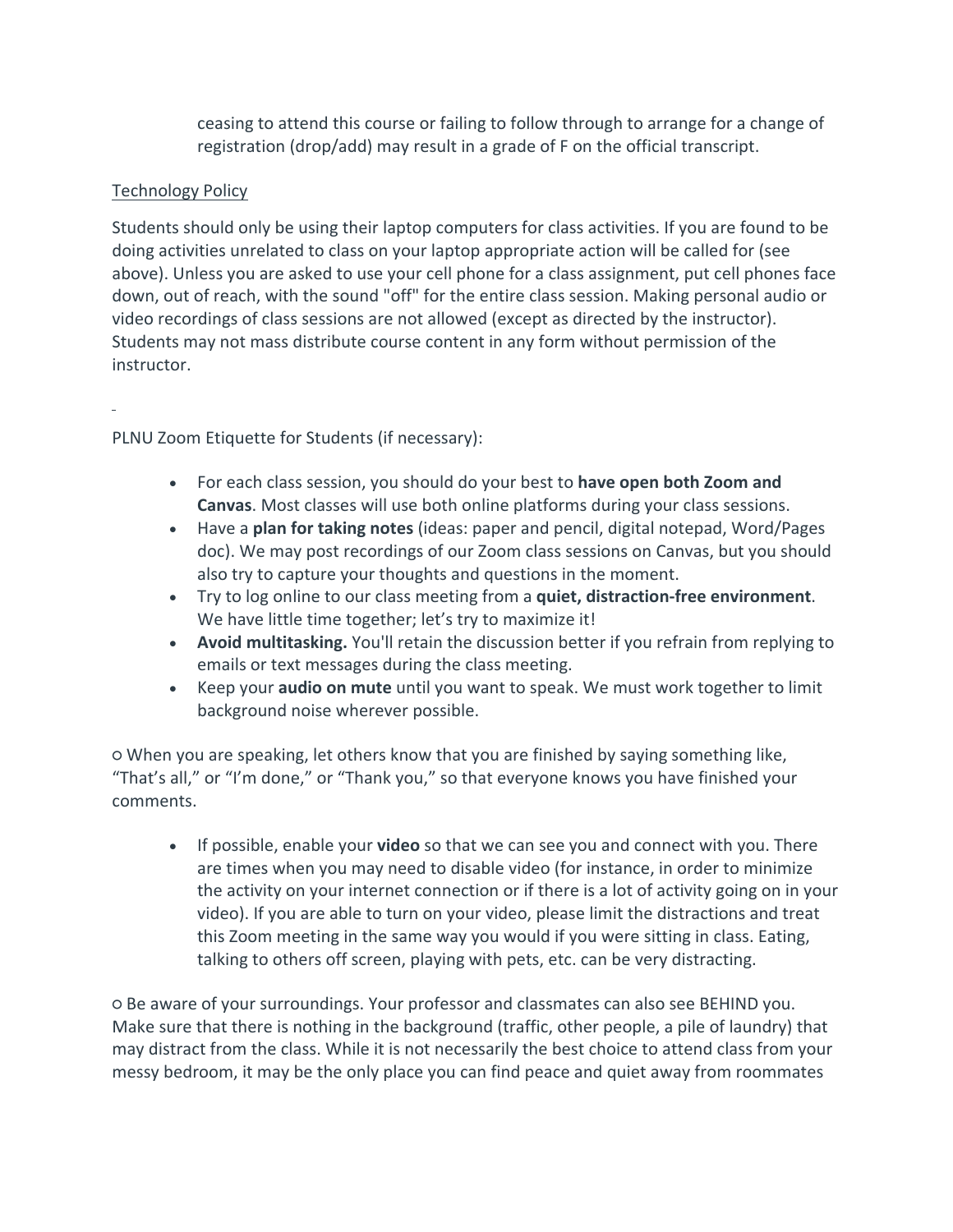or family members. If that is the case, you can employ a Virtual Background to hide what you don't want to be seen.

- Many of you are probably used to the **chat feature** on Zoom. However, here is a little primer: On the bottom of the Zoom window, click on "Participants" and "Chat." Two pop-up windows will open on the right side of your screen.
	- o When you want to speak, use the "Raise Hand" feature (on the bottom left of the Participants window). Be sure to unmute yourself to talk.
	- $\circ$  If for some reason the professor does not see your hand raised, please feel free to unmute your mic to interrupt.
	- o Use the Chatbox to make a point or ask a question. Remember that Chat is public, and may be recorded, and archived.
- Finally, with regard to your **appearance on Zoom**, remember that even though you may be alone at home, your professor and classmates can SEE you! While attending class in your pajama bottoms is a tempting option, you'll want to make sure that you are presenting yourself in a professional manner. Put on a clean shirt. Brush your teeth. Wash your face.

# Notice to Students with Disabilities

While all students are expected to meet the minimum academic standards for completion of this course as established by the instructor, students with disabilities may require academic accommodations. At Point Loma Nazarene University, students requesting academic accommodations must file documentation with the Disability Resource Center (DRC), located in the Bond Academic Center. Once the student files documentation, the Disability Resource Center will contact the student's instructors and provide written recommendations for reasonable and appropriate accommodations to meet the individual learning needs of the student. This policy assists the University in its commitment to full compliance with Section 504 of the Rehabilitation Act of 1973, the Americans with Disabilities (ADA) Act of 1990, and ADA Amendments Act of 2008, all of which prohibit discrimination against students with disabilities and guarantees all qualified students equal access to and benefits of PLNU programs and activities.

# Academic Dishonesty

Students should demonstrate academic honesty by doing original work and by giving appropriate credit to the ideas of others. As stated in the university catalog, "Academic dishonesty is the act of presenting information, ideas, and/or concepts as one's own when in reality they are the results of another person's creativity and effort. Such acts include plagiarism, copying of class assignments, and copying or other fraudulent behavior on examinations." Essentially, if you turn in work that is another person's work, without giving credit to the original person, it is plagiarism and is punishable by an automatic failing grade in this class (see PLNU's Academic Policies for more details). It is also possible to be expelled from PLNU if the student is found to be in the habit of dishonesty.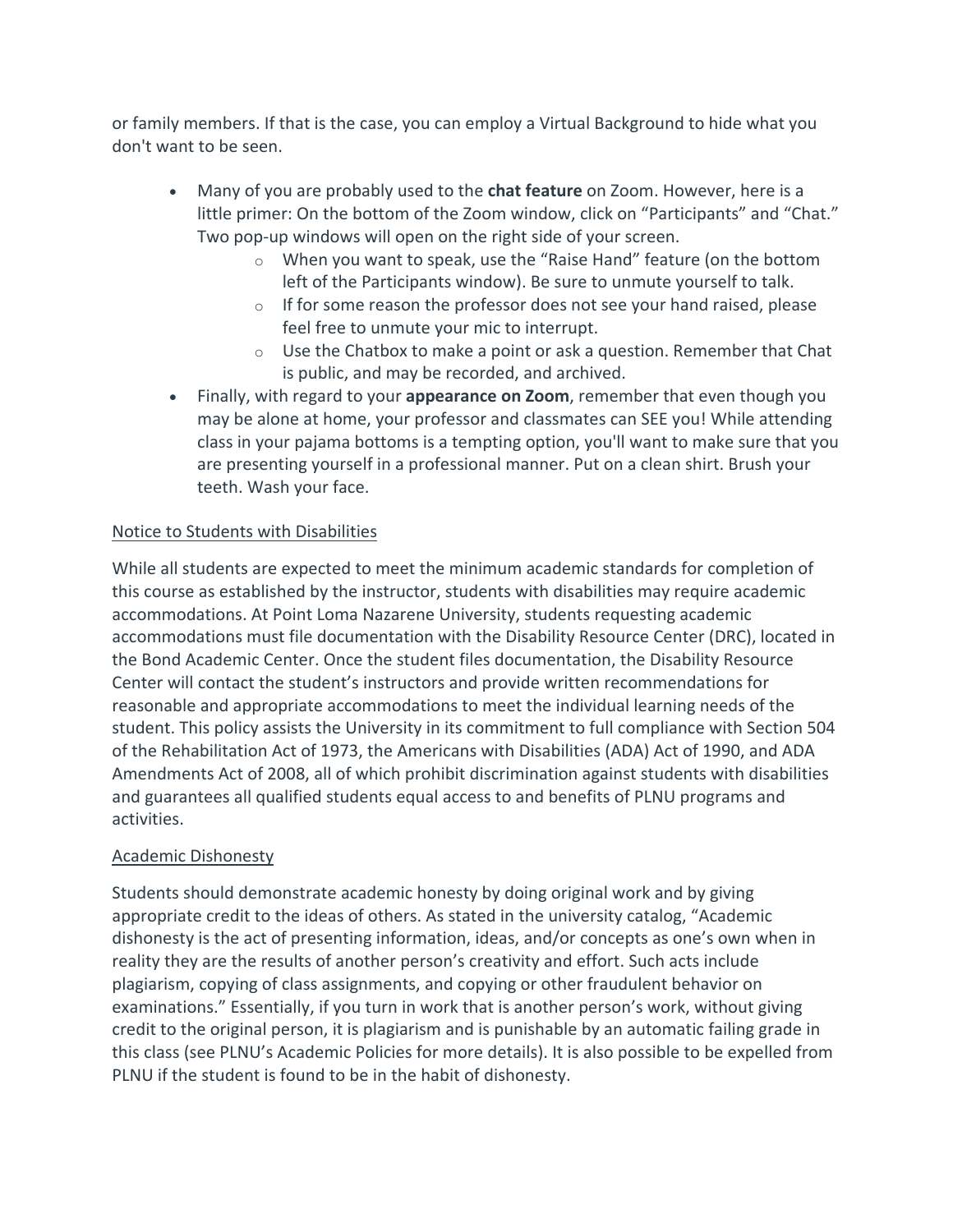## FERPA Policy

In compliance with federal law, neither PLNU student ID nor social security number should be used in publicly posted grades or returned sets of assignments without student written permission. This class will meet the federal requirements by distributing all grades and papers individually. Also in compliance with FERPA, you will be the only person given information about your progress in this class unless you have designated others to receive it in the "Information Release" section of the student portal. See Policy Statements in the undergrad student catalog.

### Changes to Syllabus:

The instructor reserves the right to make amendments, additions or deletions to this syllabus. It is each student's responsibility to stay current and be aware of any changes. The online syllabus will be the most current. If substantial changes are made to the syllabus you will notified.

## Official Means of Communication:

The official means of communication at Point Loma Nazarene University is the "university email". Your communications MAY be informally done using texting or other methods, but those are not official. If you must communicate with the professor concerning class attendance, grading, projects, policies or any other serious school business topic, you must do it by email. Other methods are NOT official.

### Grading

Grades are based on the percentage system listed below. This enables students to keep track of their total score and to estimate their grade at any point in the semester.

| Assignments (relative points as listed) | 55% |
|-----------------------------------------|-----|
| Participation & Attendance              | 15% |
| Reading quizzes                         | 10% |
| Exams (Mid-term & Final)                | 20% |

Total 100%

### **FINAL EXAMINATION POLICY**